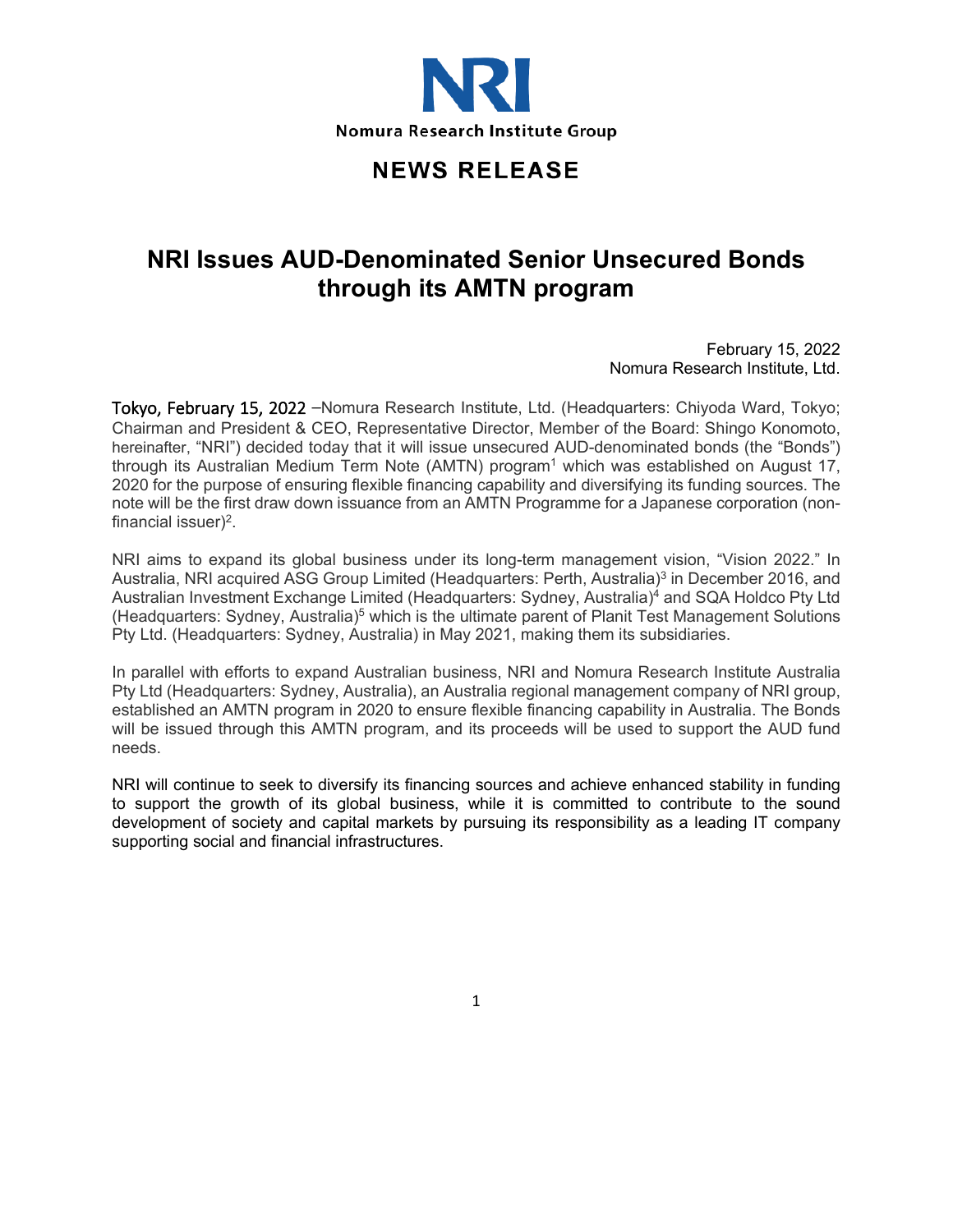| (1) | Issue amount              | AUD 200 million                                     |
|-----|---------------------------|-----------------------------------------------------|
| (2) | Tenor                     | 10 years                                            |
| (3) | Interest rate             | 3.680% per annum                                    |
| (4) | Paid-in amount            | AUD 10,000 per AUD 10,000 bond amount               |
| (5) | Payment date              | February 24, 2022                                   |
| (6) | Maturity date             | February 24, 2032                                   |
| (7) | Underwriter               | Nomura International plc                            |
| (8) | Issue and Paying<br>Agent | <b>BTA Institutional Services Australia Limited</b> |

**Overview of NRI's AUD-denominated senior unsecured bonds**

For details, please refer to NRI's website

(https://www.nri.com/en/news/newsrelease/lst/2020/cc/0817\_1)

<sup>2</sup> As of February 15, 2022. Elaborated based on multiple data sources including Bloomberg, International Financing Review (IFR) and Informa Global Markets (IGM).

<sup>3</sup> News Release dated December 26, 2016 "NRI Completes Acquisition of Shares of ASG Group Limited, Thereby Making It a Subsidiary"

For details, please refer to NRI's website

(https://ir.nri.com/en/ir/news/news108238950018494642/main/0/link/161226\_2.pdf)

<sup>4</sup> News Release dated May 6, 2021 "NRI Completes Acquisition of 100% of Australian Investment Exchange Limited Shares"

For details, please refer to NRI's website

(https://www.nri.com/en/news/newsrelease/lst/2021/cc/0506\_1)

<sup>5</sup> News Release dated May 17, 2021 "NRI Australia Acquires Planit Test Management Solutions Pty Ltd"

For details, please refer to NRI's website

(https://www.nri.com/en/news/newsrelease/lst/2021/cc/0517\_1)

<sup>&</sup>lt;sup>1</sup> News Release dated August 17, 2020 "NRI Establishes Australian Medium Term Note Program Ensuring flexible financing capability in Australia"

The AMTN program enables NRI to flexibly issue notes for up to the maximum aggregate issue amount by entering into a basic agreement with an underwriter and a comprehensive agreement with a fiscal agent in advance with regard to bond issuance on the Australian market.